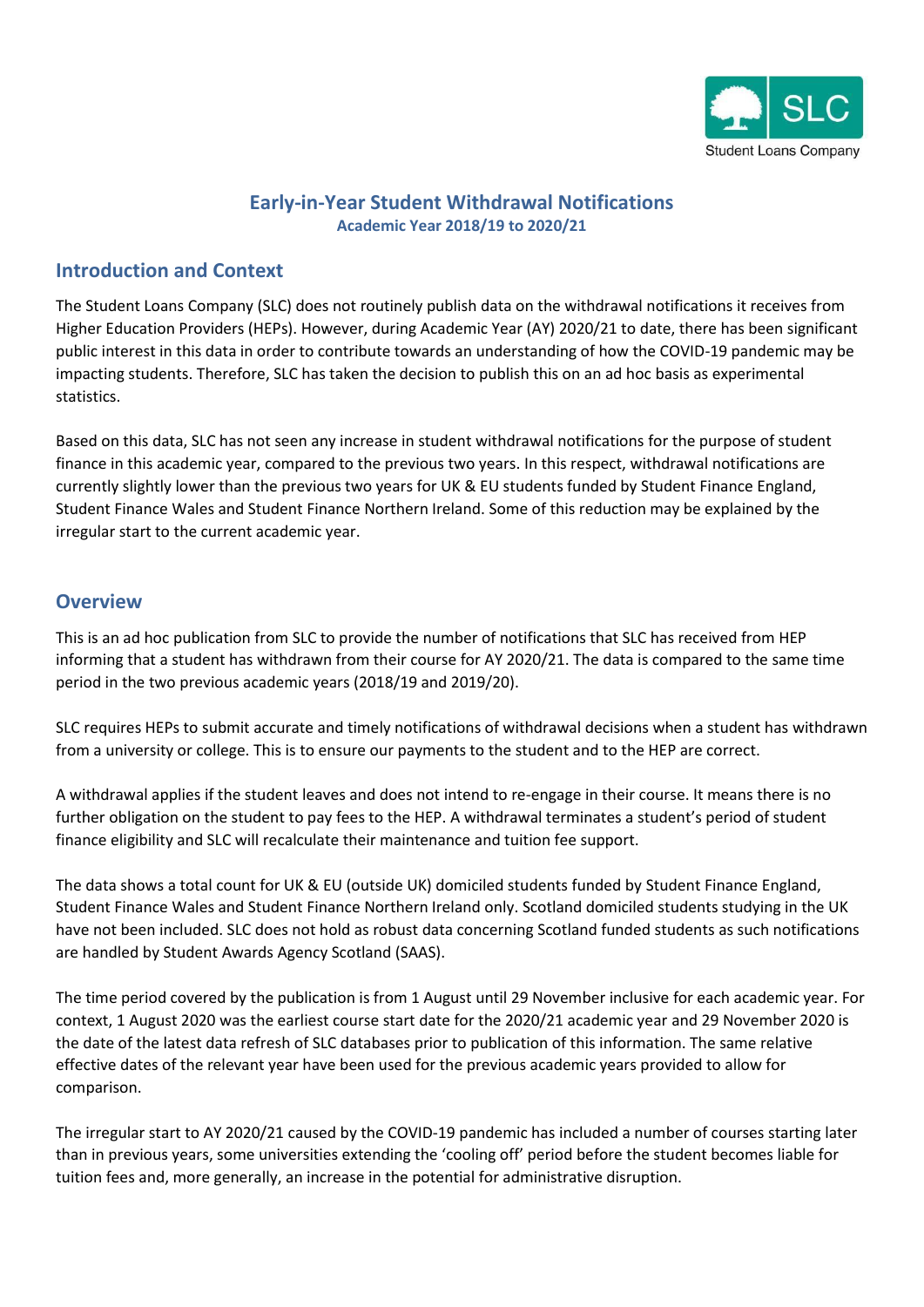It is possible these irregularities may have resulted in HEPs providing withdrawal notifications to SLC later. Therefore, while the two previous years' data has been provided for comparison, any conclusions should be made with caution noting the irregularities of this academic year and the early in-year nature of the data sets.

# **What can you use these statistics for?**

This data includes only those students approved for funding by SLC and confirmed as enrolled and attending their course between AY 2018/19 and 2020/21. It does not include students who have not been awarded student finance from SLC. Whilst the majority of UK students apply for student finance, not all do and therefore, these statistics should not be used to analyse trends or to draw conclusions regarding the full UK student population.

### **Caveats and Data Definitions**

- The data included in this release is Full Time and Part Time Undergraduates only. Postgraduate data is not included.
- Data is produced from notifications of 'withdrawal'. Any notification which has been marked as 'Never Attended' or 'Deceased' are not included within these counts. Notifications which are marked as 'Suspended' are also not included.
- Any notification that contains manual errors regarding notification, withdrawal or course dates have been excluded as these will be required to be re-submitted by HEPs.
- Any notification that is associated with an ineligible application for student finance has been excluded.
- Any notification which has been marked as 'deleted' by HEPs have been excluded.
- These are experimental statistics and due to the irregularities of this AY and the early in year nature of this dataset any conclusions should be made with caution.

### **Results**

### **Figure 1: Student Withdrawal Notifications from HEPs by Domicile and Academic Year: 2018/19 to 2020/21**

*Coverage: Students domiciled in UK and EU (Outside UK) domiciled receiving student support (except Scotland-funded students)*

Effective Date: 29 November of relevant Academic Year

| <b>Domicile</b>  | <b>Count of Withdrawal Notifications</b> |         |         |  |
|------------------|------------------------------------------|---------|---------|--|
|                  | 2018/19                                  | 2019/20 | 2020/21 |  |
| England          | 5,290                                    | 5,542   | 5,040   |  |
| Wales            | 214                                      | 285     | 192     |  |
| Northern Ireland | 250                                      | 165     | 128     |  |
| EU (Outside UK)* | 116                                      | 121     | 88      |  |
| Total            | 5,870                                    | 6,113   | 5,448   |  |

#### **Note:**

\* EU (Outside UK) are funded by either England, Wales or Northern Ireland

Figures include only Full Time and Part Time Undergraduate students (not Postgraduate)

Constituent parts may not add to totals due to rounding.

Due to irregularities noted, such as late course start dates, the year on year figures may not be comparable.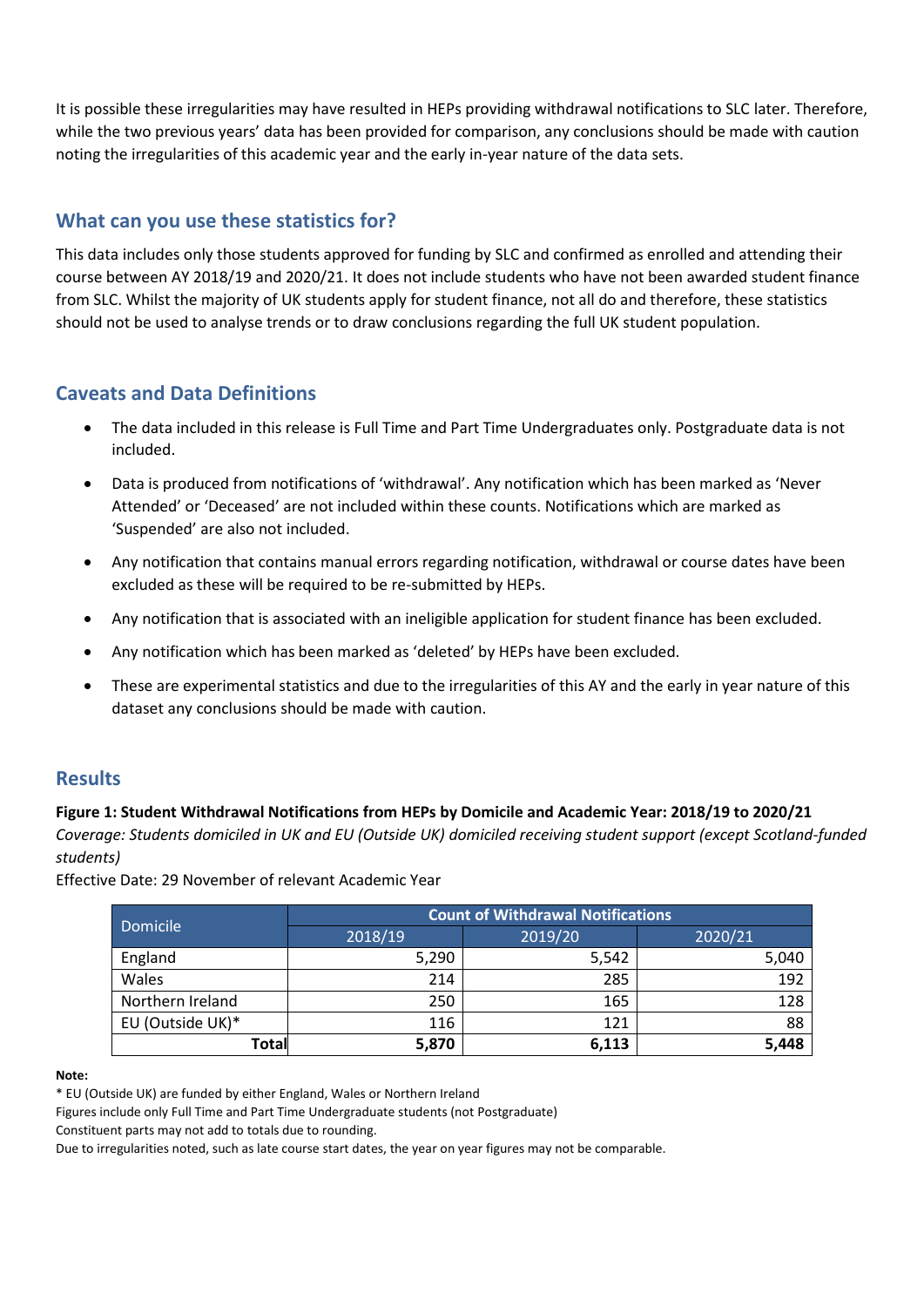### **Figure 2: Student Withdrawal Notifications from HEPs by Domicile as % of Total Withdrawal Notifications: 2018/19 to 2020/21**

*Coverage: Students domiciled in UK and EU (Outside UK) domiciled receiving student support (except Scotland-funded students)*

Effective Date: 29 November of relevant Academic Year

| Domicile         | % of Total Withdrawal Notifications |         |         |  |
|------------------|-------------------------------------|---------|---------|--|
|                  | 2018/19                             | 2019/20 | 2020/21 |  |
| England          | 90%                                 | 91%     | 93%     |  |
| Wales            | 4%                                  | 5%      | 4%      |  |
| Northern Ireland | 4%                                  | 3%      | 2%      |  |
| EU (Outside UK)* | 2%                                  | 2%      | 2%      |  |
| Total            | 100%                                | 100%    | 100%    |  |

**Note:**

\* EU (Outside UK) are funded by either England, Wales or Northern Ireland

Figures include only Full Time and Part Time Undergraduate students (not Postgraduate)

Constituent parts may not add to totals due to rounding.

Due to irregularities noted, such as late course start dates, the year on year figures may not be comparable.

#### **Figure 3: % Change of Student Withdrawal Notifications from HEPs by Domicile and Academic Year: 2018/19 to 2020/21**

*Coverage: Students domiciled in UK and EU (Outside UK) domiciled receiving student support (except Scotland-funded students)*

Effective Date: 29 November of relevant Academic Year

| <b>Domicile</b>   | % Change Year-on-Year |                    |  |
|-------------------|-----------------------|--------------------|--|
|                   | 2018/19 to 2019/20    | 2019/20 to 2020/21 |  |
| England           | 5%                    | $-9%$              |  |
| Wales             | 33%                   | $-33%$             |  |
| Northern Ireland  | $-34%$                | $-22%$             |  |
| EU (Outside UK) * | 4%                    | $-27%$             |  |
| <b>Overall</b>    | 4%                    | $-11%$             |  |

#### **Note:**

\* EU (Outside UK) are funded by either England, Wales or Northern Ireland

Figures include only Full Time and Part Time Undergraduate students (not Postgraduate)

Constituent parts may not add to totals due to rounding.

Due to irregularities noted, such as late course start dates, the year on year figures may not be comparable.

### **Definitions**

| Domiciled      | The country in which the applicant would normally reside in the three years prior to<br>the start of the course.                                                                                                                                                         |
|----------------|--------------------------------------------------------------------------------------------------------------------------------------------------------------------------------------------------------------------------------------------------------------------------|
| <b>Student</b> | For the purpose of this publication, an applicant for student support becomes a<br>student once the Student Loans Company has received confirmation that the<br>applicant is attending a course with a Higher Education Provider. Not all applicants<br>take up a place. |
| Withdrawal     | Withdrawal refers to the point at which scheduled learning; teaching and<br>assessment activities; and other active and on-going engagement end in agreement<br>with the provider.                                                                                       |